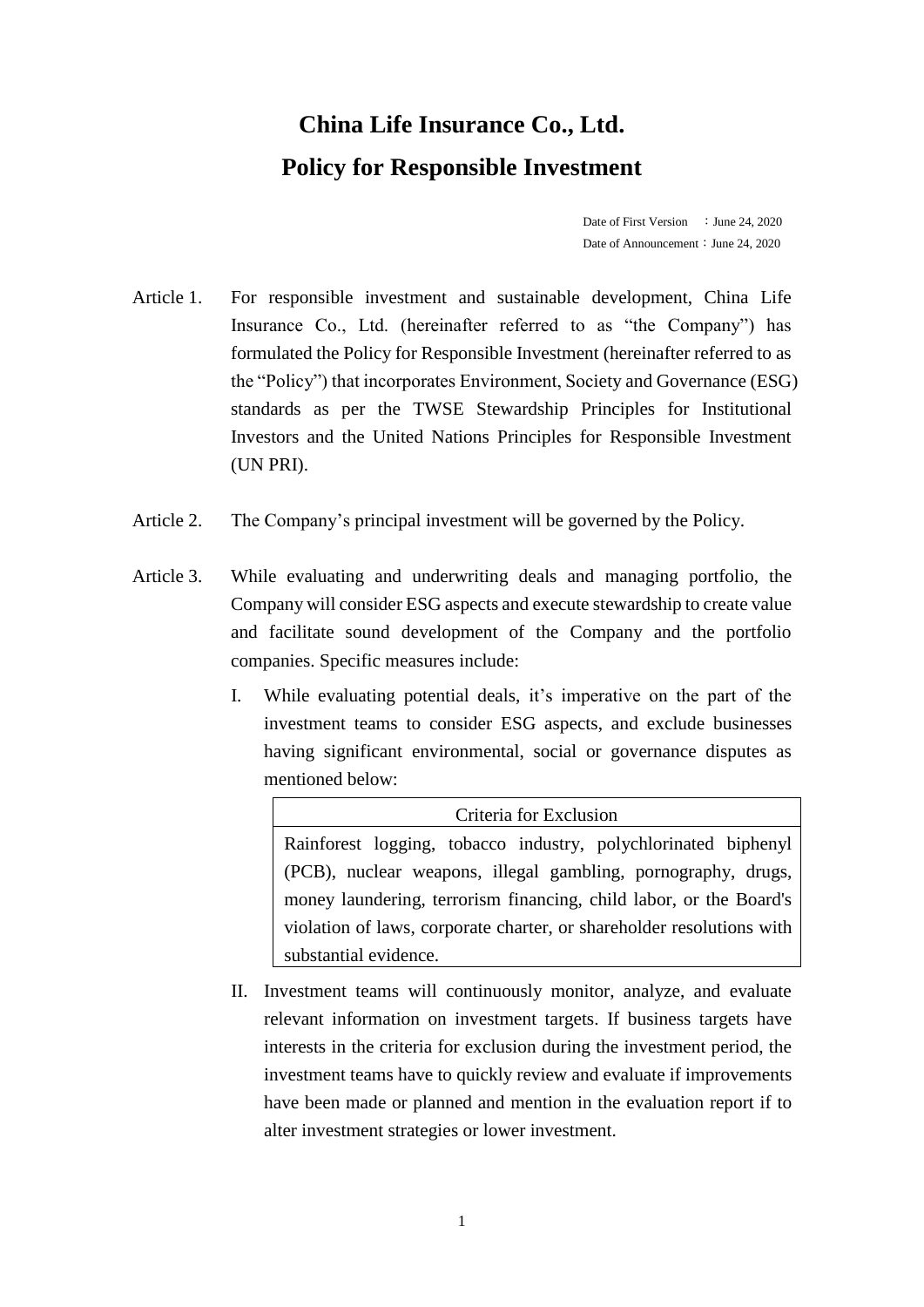- III. In cases where potential targets operate coal-mining businesses or coal/ thermal power plants and are penalized for environmental pollution over the past 12 months, investment teams have to report if improvements have been made or planned.
- Article 4. The following sub-policy governing voting procedure is formulated for shareholders' meeting of the portfolio companies for long-term benefit of the Company's customers and shareholders:
	- I. Active voting and review of proposals at shareholders' meetings of portfolio companies.
	- II. Cautious deliberations over proposals at shareholders' meetings of portfolio companies and exercise of voting right before attendance, and submission of a written record of exercise over voting rights to the Board of Directors after attendance.
	- III. In-principle disapproval of proposals that impact the portfolio companies' sustainable development or corporate governance or violate ESG standards.
	- IV. Voting right is not exercised in the election of portfolio companies' directors or supervisors and do not serve as their directors or supervisors.
	- V. A summary record of annual attendance and vote at shareholders' meetings of portfolio companies.
- Article 5. The following sub-policy governing engagement with the portfolio companies or deals is formulated to generate adequate and useful information:
	- I. Any interaction and engagement that helps the portfolio companies or investment targets be recorded in the evaluation of investment strategies.
	- II. Investment teams shall ascertain from the portfolio companies or deals for the cause, development and handling of incidents, if there was any breach of laws, undermine the Company's ESG policy, or cause damage to the Company's long-term investment value.
	- III. Investment teams have to advise private equity funds yet to sign the Principles for Responsible Investment (PRI) to refer to the PRI while evaluating potential deals on side letter.
- Article 6. The Company will share the PRI on its website, the implementation of responsible investment and related information in the annual CSR report, and periodically train employees in ESG responsible for implementing the